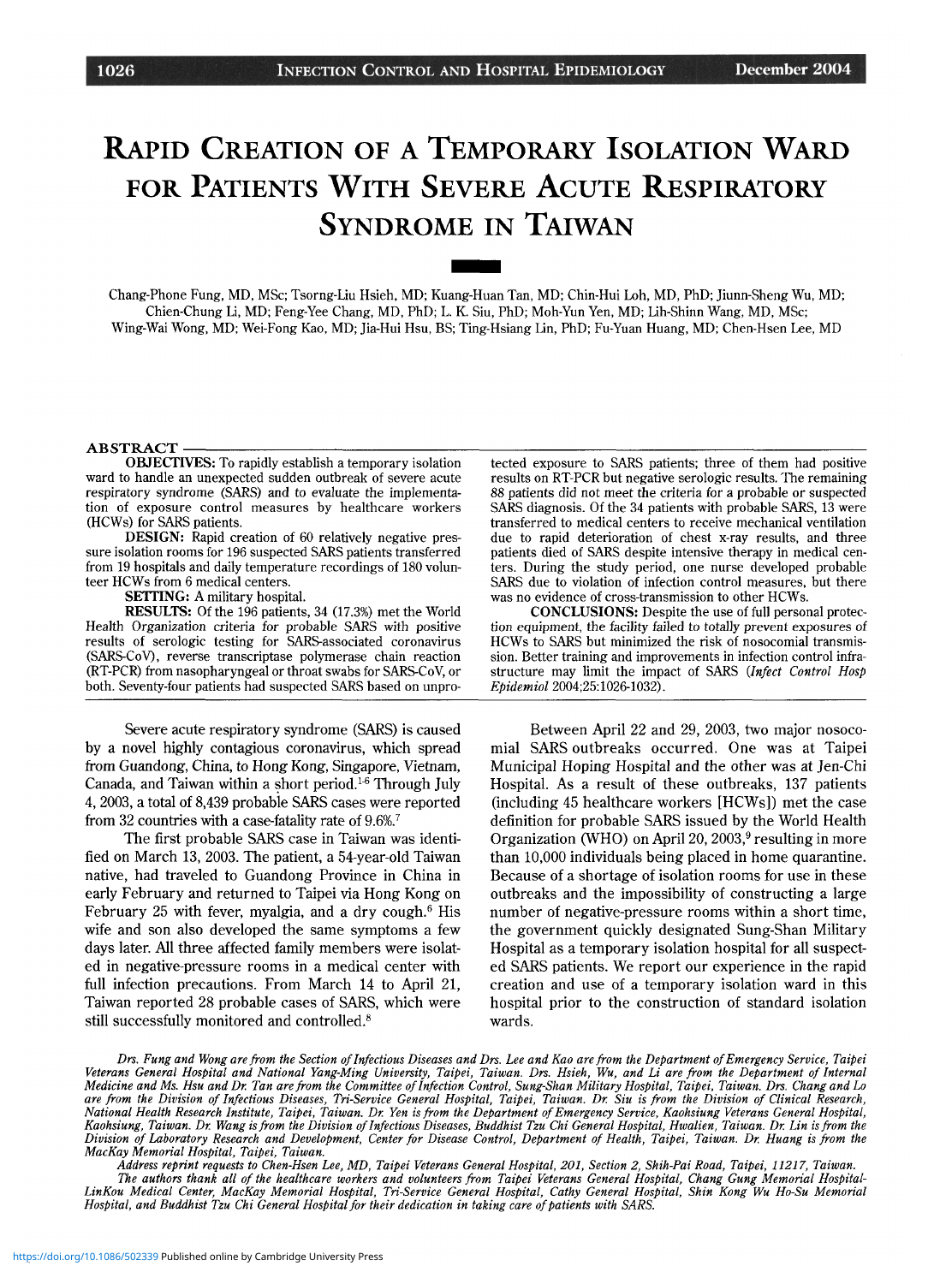

**FIGURE 1.** The location of ward 9 in Sung-Shan Military Hospital. SARS = severe acute respiratory syndrome.

#### METHODS *Hospital Location*

Sung-Shan Military Hospital, located in the eastern area of Taipei, is a 450-bed facility that provides medical services to soldiers and civilians. The hospital has several separate wards (satellite buildings) around the main building. Of these, the ward 9 building is farthest from other buildings and from public areas. Constructed 30 years ago, ward 9 contains four stories with independent ventilation for each floor. There are two separate entrances into the first floor and another entrance on the second floor connecting it with ward 6 (Fig. 1). Each floor has 20 private rooms with independent handwashing and toilet facilities except the first floor, which was designed as a physical rehabilitation area.

#### *Establishment of the Temporary Isolation Ward*

To begin, we moved all patients and unnecessary equipment to other buildings and installed a commercialgrade (three-wing panel fan, 14 in, 65 W, and 60 Hz) exhaust fan above the window in each private room on the second, third, and fourth floors (Fig. 2). We then girded the doors of the private rooms with a heavy cloth to plug the gap around the doors so as to block the air from the corridor and create a relatively negative pressure inside the private rooms from 0.028 to 0.07 in water gauge compared with the nurse station and corridor (0 in water gauge) based on magnehelic gauge readings. The stairways between each floor were closed to prevent cross-ventilation. Each floor had independent ventilation equipment, the ducts of which had been installed in the crawlspace of a drop ceiling in 1974.

The first floor was divided into a clean zone for handwashing, changing into and out of private clothes, donning double layers of personal protective equipment (PPE), and recording name and entry and exit times; an intermediate zone for removing the inner layer of PPE, handwashing, and showering; and a contaminated zone for entering the isolation rooms and removing the outer layer of PPE when the HCWs were returning to the



FIGURE 2. Floor plan of ward 9 after conversion from an open unit to iso $lation$  rooms.  $DEL = detail$ .



**FIGURE 3.** Work flow on the first floor of ward 9. The solid line indicates the direction of entering the isolation ward and the dotted line indicates the direction of leaving the isolation ward. PPE = personal protective equipment.

intermediate zone (Fig. 3). A movable curtain along the corridor was set up to separate the clean zone and the intermediate zone, and a movable wooden door was constructed to separate the intermediate zone and the contaminated zone. The environment was disinfected with sodium hypochlorite (1,000 ppm) twice a day, and 75% alcohol was used for the metallic surfaces. The entire ward was completed and ready for use within 2 days.

### *Sources of Medical Staff*

The medical staff included infectious diseases specialists, chest physicians, experienced residents and nurses, and radiology technicians. Most members of the medical staff were selected from six medical centers in Taipei along with a few volunteers from other hospitals. All HCWs including administrators and ward cleaners received 3 hours of intensive training in infection control measures before they were regarded as qualified to enter the isolation ward. They also received a training course in standard procedures for wearing and removing PPE such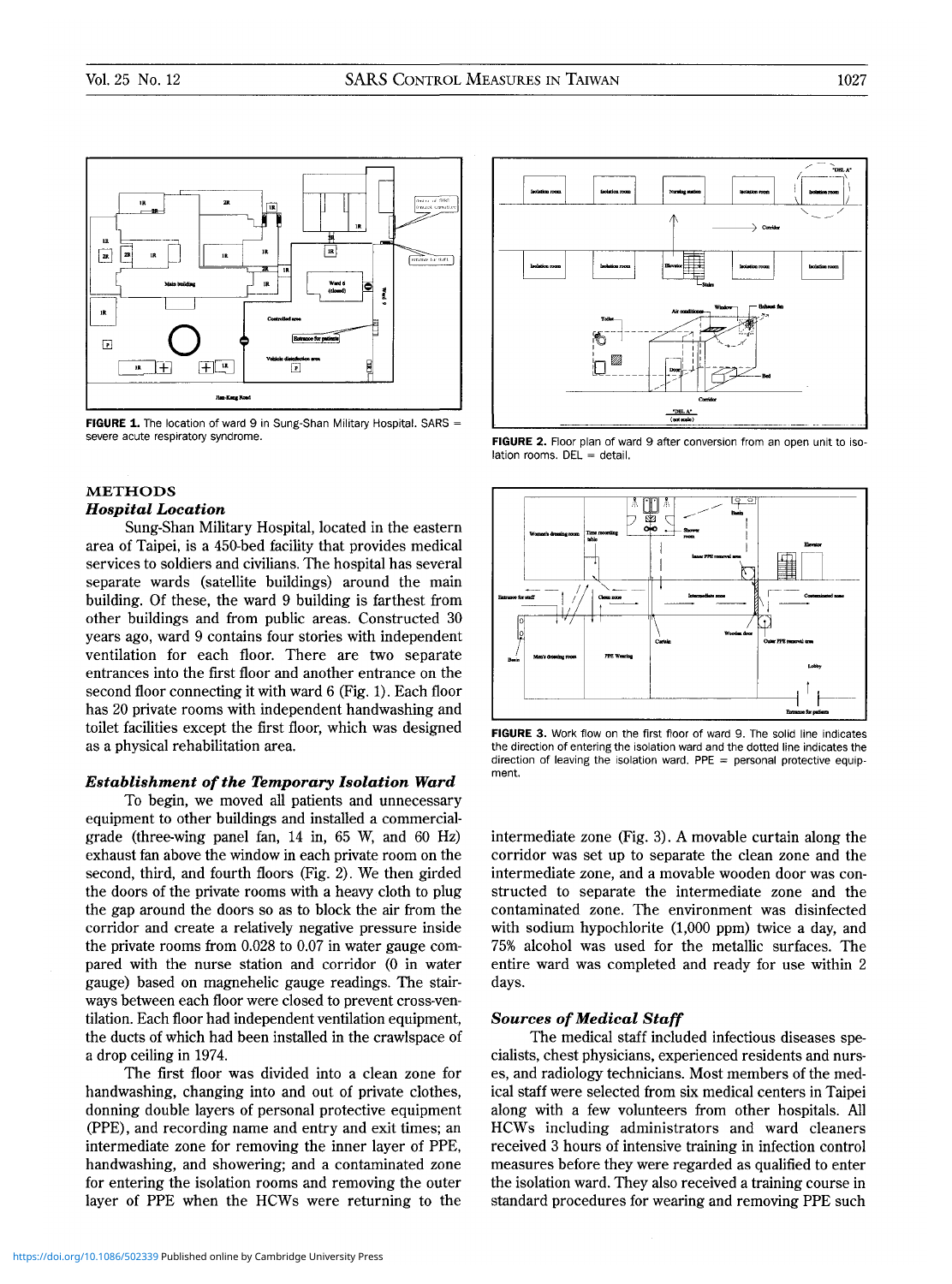as an N-95 respirator, face shield or goggles, cap, gown, and two pairs of gloves and shoe covers. A huge poster of standard procedures and a large mirror were placed on the wall to aid staff in following procedures. Staff were also asked to double-check each other for compliance with these procedures before entering the isolation ward. The temperature of each staff member was recorded daily before entering the isolation ward.

#### *Source of Patients and Case Definitions*

Patients with fever (temperature  $> 38^{\circ}$ C) were initially evaluated by the emergency department practitioners of medical centers and regional hospitals who then faxed patients' clinical data including chest x-ray findings and complete blood cell count to Sung-Shan Military Hospital for further evaluation. After approval by the Sung-Shan Military Hospital coordination center, patients were prepared for transfer. Patients with severe dyspnea were transferred to medical centers directly. SARS was defined according to the definitions issued by the WHO on May 1, 2003.9 A suspected case was an individual presenting with fever (temperature  $> 38^{\circ}$ C), cough, or breathing difficulty who had a history of travel to an area associated with SARS transmission or close contact (including having cared for, lived with, or had direct contact with respiratory secretions or body fluids) with an individual who was a suspected or or body minus) with an individual who was a suspected of<br>probable case of SARS 9.10 A probable case was a suspected case with evidence of infiltrates consistent with pneumonia or respiratory distress syndrome on chest x-ray, a positive result for SARS-associated coronavirus (SARS-CoV) from nasopharyngeal or throat swab by reverse transcriptase polymerase chain reaction (RT-PCR), or a positive result of serologic testing by means of both enzyme-linked immunosorbent assay and immunofluorescent assay to detect SARS-CoV antibodies from the saved sera by the Division of Laboratory Research and Development, Center for Disease Control of Taiwan. The exclusion criteria were for Disease Control of Taiwan. The exclusion criteria were<br>an alternative diagnosis that can fully explain the illness and a negative result on RT-PCR or serologic study.

#### *Patient Transport*

All suspected SARS patients were transported by ambulance after reporting to the Center for Disease Control of Taiwan and the local public health authority. Each vehicle allowed only one patient per transfer. Before entering the vehicle, the patient was asked to wear disposable underwear, an N-95 mask without an exhaust valve, a cap, a gown, gloves, and shoe covers. The driver and medical staff were asked to wear N-95 respirators plus surgical masks outside and double layers of PPE. The window between the driver and the patient compartment was closed tightly before the patient was brought inside the vehicle. The outside layers of gloves of the driver and medical staff were washed immediately with 75% alcohol before and after patient contact or touching contaminated items and washed with 20% chlorhexidine after removal. During transportation, all windows in the patient compartment were closed. No patient required oxygen during transport. Patients who required oxygen support would have been immediately transported to medical centers with an oxygen mask prepared in the ambulance. Patients were guided to the assigned ward by fully protected medical staff. After patient transportation was completed, the entire transport vehicle was cleaned and disinfected immediately by a cleaning worker wearing PPE before it was returned to service.

### *Management of Suspected SARS Cases in the Ward*

The entire ward was regarded as a contaminated area. Visitors were not allowed to enter the ward. Patients were also not allowed to leave their rooms, and the doors were closed all day. Patients were notified to don a mask before staff entered their rooms. All HCWs changed their outside layer of PPE after finishing their medical tasks for each patient. All patients underwent complete blood cell counts and chest x-rays daily. Patients with probable or suspected SARS received oral ribavirin (600 mg twice daily) and levofloxacin (500 mg daily) for 7 days if their chest x-ray yielded abnormal findings. Methylprednisolone was prescribed only for those with high fever (body temperature > 39° C). Patients were transferred to one of the large medical centers with negative-pressure facilities for intensive care or mechanical ventilation if their chest x-rays showed rapid deterioration or if they had severe respiratory failure (arterial partial pressure of oxygen  $[PaO<sub>2</sub>] < 50$  mm Hg).

A portable radiology machine was placed in the ward for taking daily chest x-rays. The chest film boxes were carefully wrapped with double plastic bags before sending them out to be assessed by radiologists, and the inside layer of the plastic bag was disinfected with 75% alcohol. All necessary materials were sent to the patients' entrance and then taken by ward staff into the ward. All waste materials were placed in double red biohazard bags and all liquid specimens were securely sealed and placed upright in a transport box. Patients urinated and defecated into bedpans in which the waste was treated with 5,000 ppm of sodium hypochlorite (1:10 dilution of bleach solution) for 30 minutes and then carefully disposed of into the sanitary sewer. The bedpan was then rinsed with tap water and soaked in 1,000 ppm (1:50 dilution) of bleach solution for 15 minutes before the contents were disposed of into the sanitary sewer.

The environment was disinfected daily with sodium hypochlorite (1,000 ppm) except for metallic surfaces, which were disinfected with 75% alcohol. After a patient was discharged, the room was disinfected with ultraviolet light for 2 hours, the floor was cleaned with sodium hypochlorite (1,000 ppm), and 75% alcohol was used for cleaning the metallic surfaces.

#### **RESULTS**

From April 27 to May 22, 2003, a total of 196 patients with suspected SARS were admitted for treatment. Their median age was 37 years (range, 3 to 87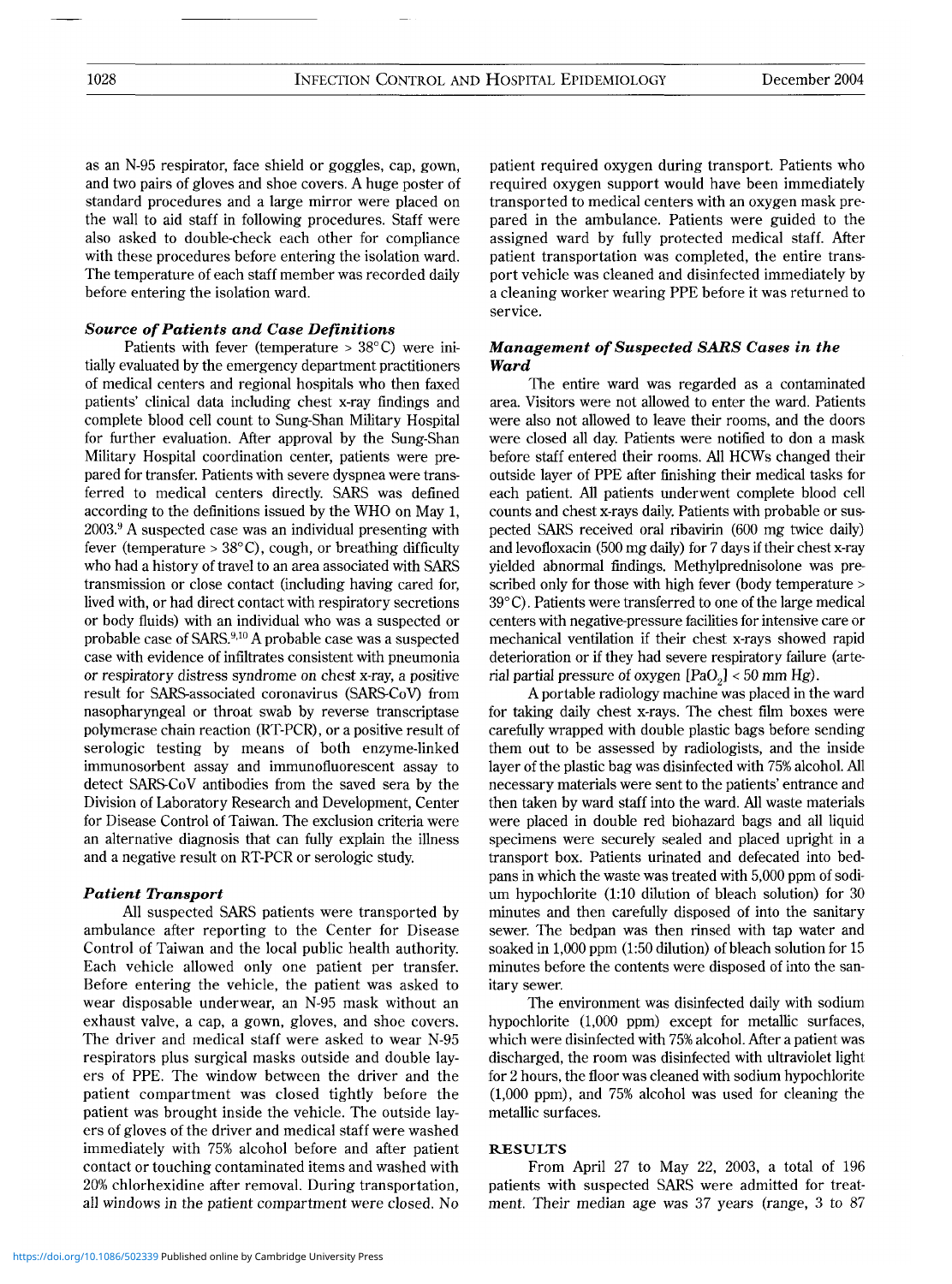| в<br>г |  |
|--------|--|
|--------|--|

NUMBER OF PATIENTS WITH SEVERE ACUTE RESPIRATORY SYNDROME TRANSFERRED FROM 19 HOSPITALS AND THEIR DIAGNOSTIC STATUS

| <b>Hospital</b> | <b>No. of Patlents</b> |          |                  |                 |               |                             |  |
|-----------------|------------------------|----------|------------------|-----------------|---------------|-----------------------------|--|
|                 |                        |          |                  |                 |               | <b>Positive Results for</b> |  |
|                 | <b>Transferred</b>     | Probable | <b>Suspected</b> | <b>Excluded</b> | <b>RT-PCR</b> | Serology*                   |  |
| A               | 43                     | $\theta$ | 16               | 27              |               | Ω                           |  |
| В               | 36                     | 16       | 15               | 5               | 12            | 16                          |  |
| С               | 34                     | 5        | 10               | 19              | 5             | 5                           |  |
| D               | 31                     | 6        | 14               | 11              | 5             | 6                           |  |
| E               | 10                     | 2        | 8                | 0               |               |                             |  |
| F               | 9                      | Ω        |                  |                 |               |                             |  |
| G               | h                      |          |                  |                 |               |                             |  |
| H               | h                      |          |                  |                 |               |                             |  |
|                 |                        |          |                  |                 |               |                             |  |
|                 |                        |          |                  |                 |               |                             |  |
| K               |                        |          |                  |                 |               |                             |  |
| L               |                        |          |                  |                 |               |                             |  |
| M               |                        |          |                  |                 |               |                             |  |
| N               |                        |          |                  |                 |               |                             |  |
| O               |                        |          |                  |                 |               |                             |  |
| P               |                        |          |                  |                 |               | 0                           |  |
| Q               |                        |          |                  |                 |               |                             |  |
| R               |                        |          |                  |                 |               |                             |  |
| S               |                        |          |                  |                 |               | 0                           |  |
| Total           | 196                    | 34       | 74               | 88              | 30            | 34                          |  |

RT-PCR = reverse transcriptase polymerase chain reaction. \*Serologic studies included enzyme-iinked immunosorbent assay and immunofluorescent assay.

years). The male-to-female ratio was 0.85 (91 per 106). Of the 196 patients, 46 (23.5%) were transferred from the two hospitals in Taipei that had nosocomial SARS outbreaks, whereas the remaining patients (76.5%; 150 of 196) were transferred from emergency departments of other hospitals (Table 1). Specimens from nasopharyngeal or throat swab for RT-PCR were carefully tested for all suspected SARS patients, and 30 samples had positive results for SARS-CoV. Serologic studies revealed a total of 34 patients had positive results by enzyme-linked immunosorbent assay, immunofluorescent assay, or both.

Table 2 presents the WHO classification of SARS patients by HCW or non-HCW status and by contact history. Of the 196 patients, 34 (17.3%) had probable SARS according to the WHO criteria and positive results of serologic testing confirmed by the Center for Disease Control of Taiwan. Of these 34 probable cases, 27 (79.4%) also had positive RT-PCR results. These patients were reported to the WHO representative immediately when their initial RT-PCR results were obtained. Seventy-four patients had suspected SARS because of unprotected exposure to SARS patients. Although three of them had positive RT-PCR results, their serologic tests showed negative results on enzyme-linked immunosorbent assay or immunofluorescent assay study

of the saved sera. SARS was ruled out in the remaining 88 patients because their specimens showed negative results on RT-PCR or serologic study. Of these patients, 39.8% (35 of 88) had no contact history with SARS patients, had no active lung lesion on chest x-rays, and had progressive subsidence of fever after symptomatic treatment of their condition as a common cold. Although 38 patients (43.2%; 38 of 88) had pneumonic patches or interstitial infiltrations on chest x-rays, they had good responses to antibiotic therapy (including roxithromycin, levofloxacin, ceftriaxone, and imipenem) and were soon shown to have pneumococcal pneumonia, *Mycoplasma* pneumonia, or legionnaires' disease. The remaining 15 patients (17.1%; 15 of 88) without findings on chest x-ray were finally shown to have acute tonsillitis, acute bronchitis, or infectious diarrhea.

Of the 196 patients, 51 (26%) were hospital HCWs including 7 physicians, 26 nurses, 12 medical technicians, and 6 laundry workers. Most of them (72.5%; 37 of 51) were transferred from the two hospitals with SARS outbreaks in Taipei. There were 17 HCWs (50%; 17 of 34) who had documented cases of probable SARS.

Table 3 lists the outcomes of all suspected SARS patients who stayed in the isolation ward. The mean duration of stay in the isolation ward for those with probable SARS who required transfer to other medical centers was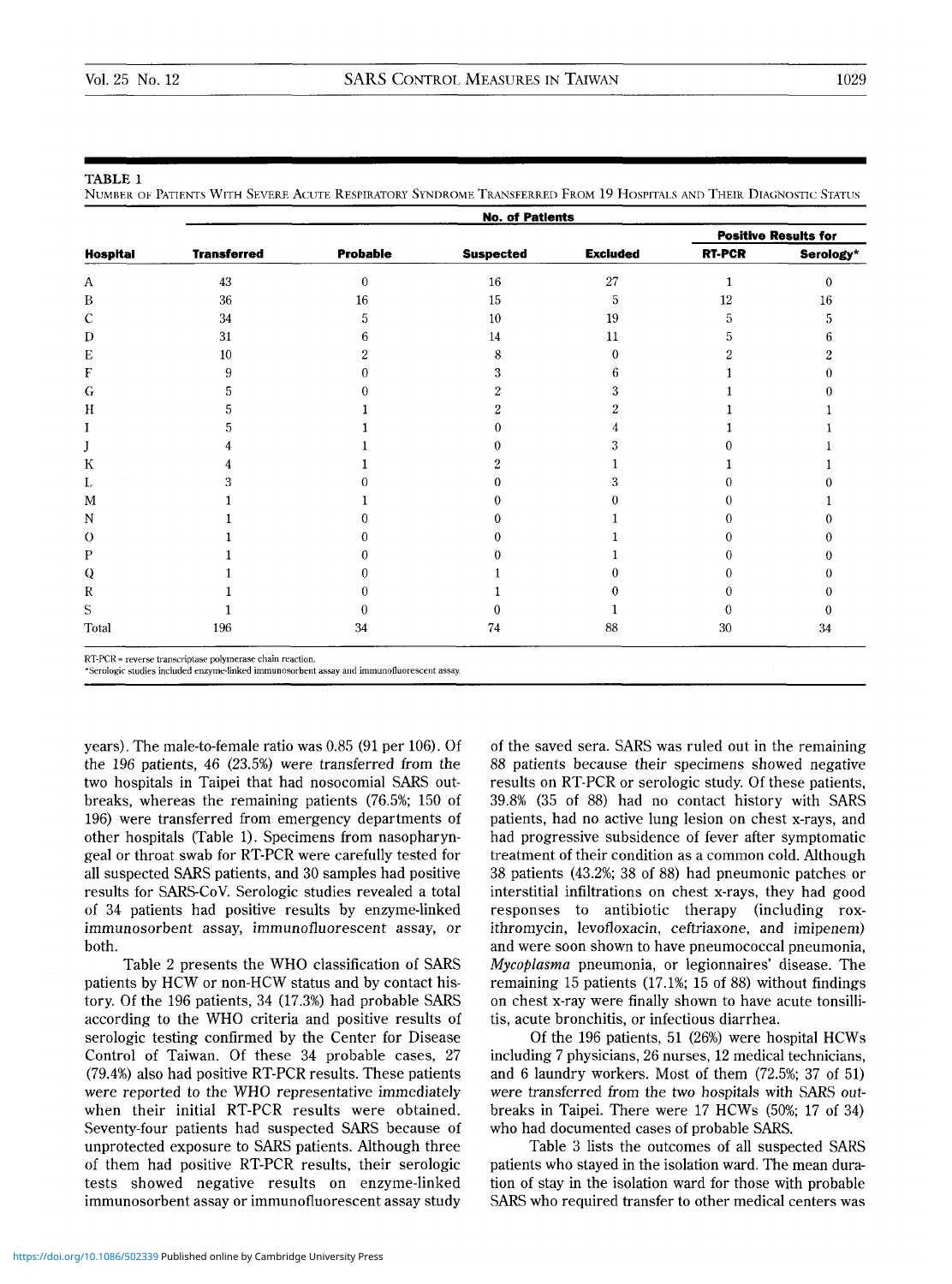#### **TABLE 2**

CLASSIFICATION OF PATIENTS SUSPECTED TO HAVE SEVERE ACUTE RESPIRATORY SYNDROME AS HEALTHCARE WORKERS OR NON-HEALTHCARE WORKERS

|                           | No. of Patients (%)          |              |              |                     |                        |  |
|---------------------------|------------------------------|--------------|--------------|---------------------|------------------------|--|
|                           | <b>Non-Healthcare Worker</b> |              |              |                     |                        |  |
|                           | <b>Healthcare Worker</b>     |              |              | <b>With Contact</b> | <b>Without Contact</b> |  |
|                           | <b>Physician</b>             | <b>Nurse</b> | <b>Other</b> | <b>History</b>      | <b>History</b>         |  |
| Probable SARS $(n = 34)$  | 1(2.94)                      | 10(29.4)     | 6(17.7)      | 17 (50)             | $\mathbf 0$            |  |
| Suspected SARS $(n = 74)$ | 6(8.1)                       | 16(21.6)     | 9(12.2)      | 43(58.1)            | 0                      |  |
| Excluded $(n = 88)$       | 0                            | $\bf{0}$     | 3(3.4)       | 50(56.8)            | 35(39.8)               |  |
| Total $(n = 196)$         | 7(3.6)                       | 26 (13.3)    | 18(9.2)      | 110 (56.1)          | 35 (17.8)              |  |
|                           |                              |              |              |                     |                        |  |

#### SARS - severe acute respiratory syndrome.

**TABLE 3** 

CLINICAL OUTCOME OF PATIENTS DURING THEIR STAY IN THE TEMPORARY ISOLATION WARD

|                                           | Mean No. of<br><b>Hospital-Days</b><br>(Range) for Those | <b>Transferred to</b> | <b>Discharged</b><br>for Home | Outcome          |             |
|-------------------------------------------|----------------------------------------------------------|-----------------------|-------------------------------|------------------|-------------|
|                                           | <b>Not Transferred</b>                                   | <b>Medical Center</b> | <b>Quarantine</b>             | <b>Recovered</b> | <b>Died</b> |
| Probable SARS $(n = 34)$                  | $9.4(6-24)$                                              | $13*$                 | 21                            | 31               | 3           |
| Suspected SARS $(n = 74)$                 | $8.5(5-28)$                                              | 6                     | 68                            | 74               | 0           |
| Excluded $(n = 88)$                       | $7.2(3-16)$                                              |                       | 87                            | 88               | $\theta$    |
| SARS - severe acute respiratory syndrome. |                                                          |                       |                               |                  |             |

SARS - severe acute respiratory syndrome. \*Mean duration of stay, 3.6 days (range, 1-5 days).

short (3.6 days; range, 1 to 5 days). However, the mean number of hospital-days for those not transferred (probable group, 9.4 days) was greater than that for those for whom SARS was excluded (7.2 days). Of the 34 probable SARS patients, 13 were transferred to a medical center for mechanical ventilation due to rapid deterioration of chest x-ray results, and three died of SARS despite intensive therapy in medical centers.

During the study period, a total of 180 HCWs entered the isolation ward, including 16 physicians, 144 nurses, 3 administrators, 6 radiology technicians, and 11 ward cleaners. The mean number of working days for staff working in the isolation ward was 5.1 (range, 1 to 16 days). Three nurses had temperatures greater than 38°C during different periods. They were isolated immediately, and 54 of their colleagues who worked with them at the same time were also simultaneously quarantined for 10 days in the hospital or at home. Of the three nurses who developed fever, SARS was excluded quickly in one patient due to symptoms and signs of urinary tract infection without any lung lesion; another had suspected SARS based on the presentation of fever and leukopenia  $\frac{1}{2}$  and  $\frac{1}{2}$  count once decreased to  $\frac{2000}{\text{mm}^3}$ but fever subsided after antibiotic treatment (100 mg of oral roxithromycin every 12 hours) and both RT-PCR and serologic testing yielded negative results for SARS-CoV. The third nurse was classified as having probable

SARS based on the positive results of RT-PCR and serologic testing. Tracing her history, this nurse recalled that a few days prior to the onset of fever, she had once carelessly touched her eyes with her hands while taking off her PPE before she had washed her hands. Fortunately, there was no evidence that she had spread the virus to other individuals and all of her colleagues who had worked with her at the same time were healthy during their quarantine periods.

#### DISCUSSION

In the management of SARS patients, isolation inside a negative-pressure room is generally accepted as a measure for protecting HCWs from nosocomial infection. During the period from April 22 to May 28, 2003, a large SARS outbreak occurred that involved many suspected SARS cases at a time when all standard negativepressure rooms in the entire city were already full of SARS patients. Urgent planning for the prevention of further transmission became necessary. Redistribution of suspected SARS patients into different hospitals would have substantially increased the burden and the risk of infection to HCWs.

In Hong Kong and Taiwan, the initial redistribution of SARS patients into different hospitals resulted in a high risk of nosocomial infection, and many HCWs were infected due to unprotected exposure to suspected SARS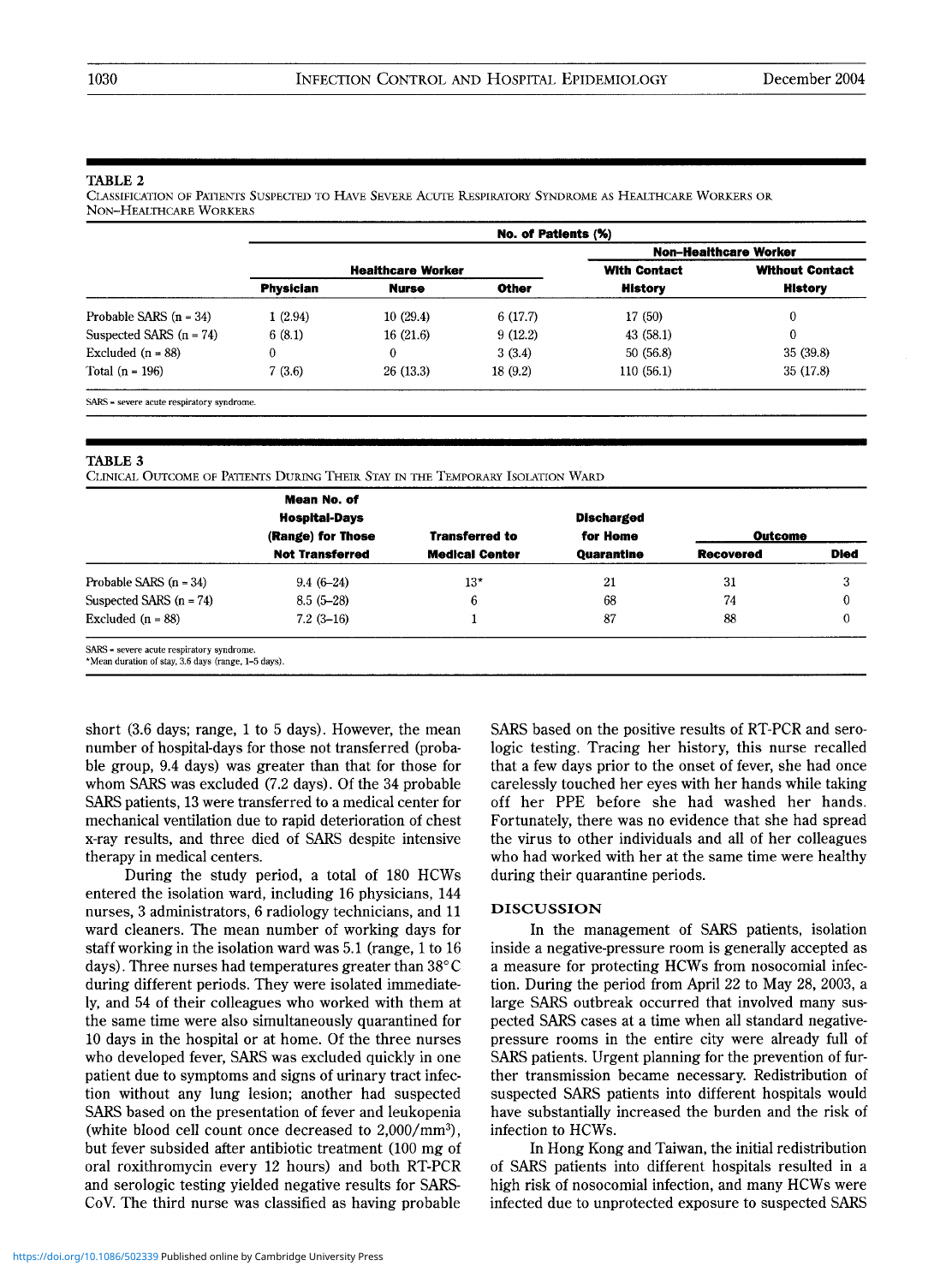patients. By contrast, Singapore successfully controlled the number of probable SARS cases by sending suspected cases to a designated hospital, resulting in a lack of nosocomial transmission during the outbreak period.4 It considered the conversion of a general ward to a temporary isolation ward to be an important step in controlling a sudden large outbreak of SARS. A study from Beijing also demonstrated that a designated SARS hospital had the advantage of ensuring proper infection control practices, unidirectional airflow rooms, and proper patient triage and flow.11 In addition, previous studies suggested that shortening the time from clinical onset to admission reduces the risk of transmission.<sup>12,13</sup> Thus, the rapid creation of a designated SARS hospital helps reduce the risk of nosocomial SARS transmission.

Sung-Shan Military Hospital has now been converted into a SARS hospital and is equipped with 102 standard negative-pressure rooms for SARS patients. Sung-Shan Military Hospital showed great efficiency in reorganizing itself within 14 days, and it now serves as the first hospital specifically designated for the treatment of SARS patients as well as other severe epidemic outbreaks. However, the need for a single SARS hospital remains somewhat controversial because it could limit transmission in the designated SARS hospital but still result in outbreaks in other hospitals lulled into thinking that they were free of SARS. Fortunately, this did not occur in Taipei. A few Taipei hospitals were designated to care for SARS, and a series of extensive infection control courses were required for all HCWs in the regional hospitals and medical centers in Taiwan.

Although the WHO recommended that the hospital ventilation system should be turned off and that windows should be opened if an independent air supply was unavailable,<sup>14</sup> this was not done for the following reasons: ward 9 of the Sung-Shan Military Hospital had a noncentralized ventilation system, and the weather in May was so hot and humid that febrile patients would suffer without air conditioning in such conditions.

Initially, Taiwan enjoyed a brief period of success in the treatment of the first imported case of SARS in a teaching hospital and mistakenly interpreted the situation as evidence of effective containment and excellent clinical care.<sup>6</sup> The health authorities also had a false sense of safety and became lax in their use of containment measures.<sup>15</sup> Because there was a lack of alertness and coordination of the health authorities as well as a shortage of isolation wards and sufficient PPE for the medical staff, the nosocomial spread of SARS was repeated in several major hospitals in northern cities in Taiwan and then spread to the south in a short period, resulting in 20% of SARS involving HCWs after care of SARS patients.16 As of May 29, 2003, Taiwan had the world's third largest outbreak of SARS infection. These findings indicate that preexisting knowledge and training regarding infection control was limited and likely played a key role in the spread of this disease. Improvements in infection control infrastructure and an emphasis on training regarding infection control measures were crucial for controlling SARS and could help with future outbreaks. After learning many painful lessons regarding the shortage of PPE, the government health authority now ensures the supply, allocation, and delivery of medical masks and protective suits for medical staff on the frontline.

In our isolation ward, one nurse developed probable SARS due to a break in the technique of recommended infection control practices, making the incidence of nosocomial SARS infection 0.6% (1 of 180) for medical staff with access to adequate PPE. There was no evidence of a nosocomial SARS outbreak or cross-transmission among HCWs in the Sung-Shan Military Hospital during the study period.

In countries with reported cases of SARS, HCWs were at high risk of SARS infection. General protection such as the use of surgical masks, gowns, and gloves and handwashing for emergency department and outpatient units is becoming a necessity in our daily practice.<sup>17</sup> In retrospect, the value of several control measures undertaken by the SARS Control Committee in the Sung-Shan Military Hospital remains inconclusive, such as having all suspected SARS patients wear an N-95 mask and PPE during transport. However, the requirement for overprotection was made to possibly further control the risk of transmission, especially when facing an unknown disease with an unexpectedly large outbreak. Although we failed to prevent accidental exposure of HCWs to SARS, the possibility of nosocomial transmission within the designated facility was minimized. This information may be useful for infection control personnel or government health officials as they face potential future threats from this highly contagious virus and the possibility of sudden large outbreaks involving a large number of SARS patients.

#### **REFERENCE S**

- 1. World Health Organization. Acute respiratory syndrome China, Hong Kong Special Administrative Region of China, and Viet Nam. *Wkly Epidemiol Rec* 2003;78:73-74.
- 2. Tsang KW, Ho PL, Ooi GC, et al. A cluster of cases of severe acute respiratory syndrome in Hong Kong. *N Engl J Med* 2003;348:1977- 1985.
- 3. Lee N, Hui D, Wu A, et al. A major outbreak of severe acute respiratory syndrome in Hong Kong. *N Engl J Med* 2003;348:1986-1994.
- 4. Centers for Disease Control and Prevention. Severe acute respiratory syndrome: Singapore, 2003. *MMWR* 2003;52:405-411.
- 5. Poutanen SM, Low DE, Henry B, et al. Identification of severe acute respiratory syndrome in Canada. *N Engl J Med* 2003;348:1995-2005.
- 6. Twu SJ, Chen TJ, Chen CJ, et al. Control measures for severe acute respiratory syndrome (SARS) in Taiwan. *Emerg Infect Dis* 2003;9:718- 720.
- 7. World Health Organization. *Cumulative Number of Reported Probable Cases of SARS From 1st November 2002 to 4th July 2003.*  Geneva: World Health Organization; 2003. Available at www. who.int/csr/sars/country2003\_07\_04/en/.
- 8. Centers for Disease Control and Prevention. Severe acute respiratory syndrome: Taiwan, 2003. *MMWR* 2003;52:461-466.
- 9. World Health Organization. *Cas[e Definitions for Sur](http://www.who.int/csr/sars/)veillance of Severe Acute Respiratory Syndrome (SARS); 2003.* Geneva: World Health Organization; 2003. Available at www.who.int/csr/sars/ casedefinition/en/. Accessed April 20, 2003.
- 10. Rainer TH, Cameron PA, Smit D, et al. Evaluation of WHO criteria for identifying patients with severe acute respiratory syndrome out of hospital: prospective observational study. *Br Med J* 2003;326:1354- 1358.